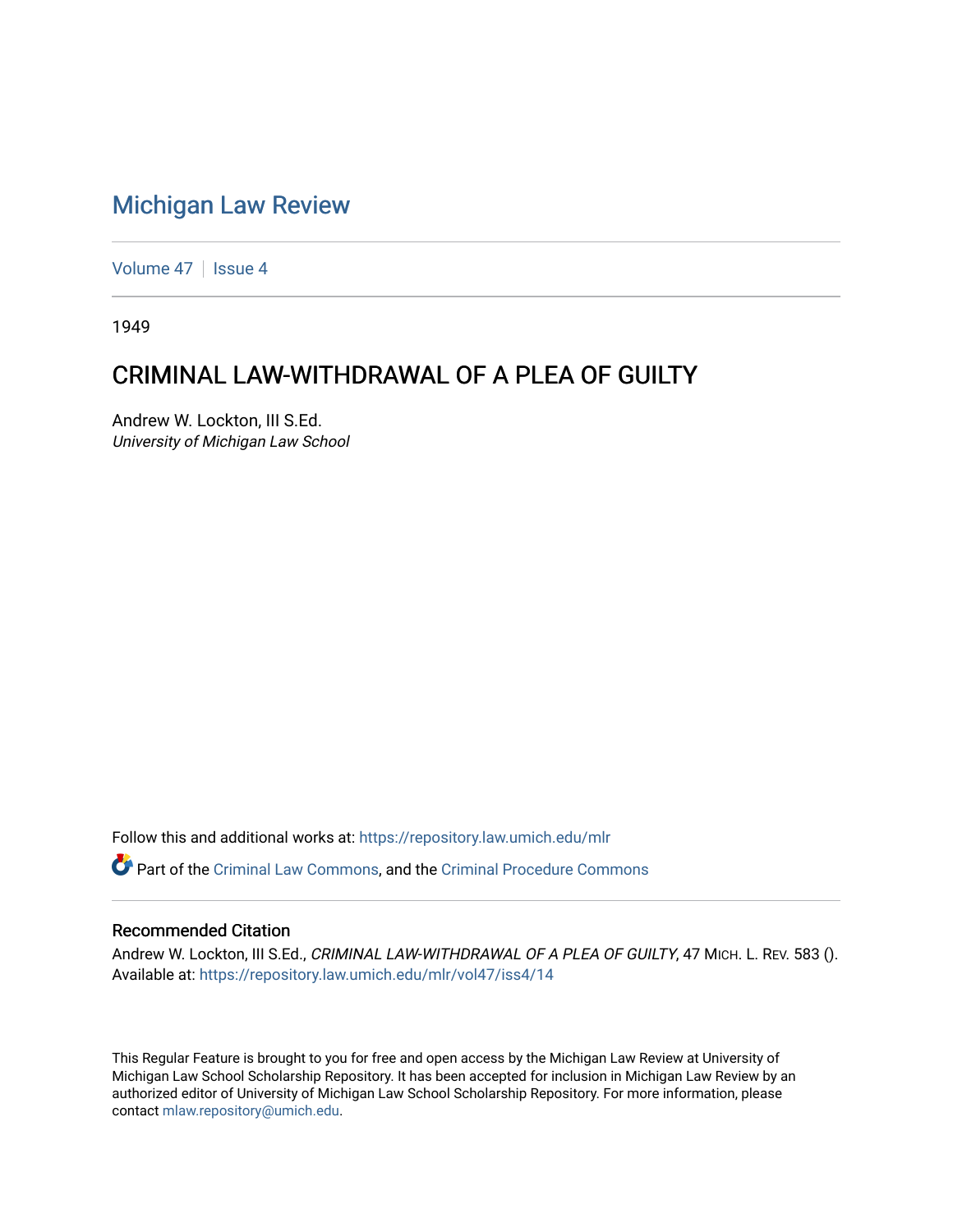CRIMINAL LAW - WITHDRAWAL OF A PLEA OF GUILTY - Defendant pleaded guilty to a charge of statutory rape. After questioning him the court accepted his plea, and sentence was deferred pending an investigation by the probation and psychopathic departments. Before being sentenced, defendant requested that his plea be changed but did not deny that he was guilty. The court refused his request and sentenced him. *Held,* defendant should have been allowed to withdraw *hispleaofguilty.Peoplev.Anderson,* 321 Mich. 533, 33 N.W. (2d) 72 (1948).

When a defendant pleads guilty, it is generally within the discretion of the trial court to permit the plea to be withdrawn.<sup>1</sup> While some courts hold this discretion is not subject to review,<sup>2</sup> generally reversal will follow where an abuse of discretion is shown,<sup>3</sup> even though such abuse does not amount to a denial of due process.4 The same rule as to withdrawal usually pertains whether the request

<sup>1</sup>° King v. State, 157 Tenn. 635, II S.W. (2d) 904 (1928) (crime of driving while intoxicated was considered to be malum in se, and the court held that an intent to injure could be inferred from this fact); see also Commonwealth v. Adams, 114 Mass. 323 (1873).

<sup>11</sup> It is generally held that while violation of a statute or ordinance may be some evidence of recklessness, this alone will be insufficient from which to infer an intent to injure. State v. Schutte, 88 N.J.L. 396, 96 A. 659 (1916). But some courts do find it to be sufficient. See State v. Sudderth,  $184$  N.C.  $753$ ,  $114$  S.E. 828 (1922); Fishwick v. State, 33 Ohio C.C. 63, 14 Ohio C.C. (n.s.) 368 (19u); De Lisa v. Scott, 47 Ohio App. 503, 192 N.E. 174 (1934). These cases do not, however, attempt to eliminate the element of intent from the operative facts of criminal assault.

<sup>12</sup> For example, see Vernon's Tex. Penal Code Ann. (1936), Art. 1149, defining "Assault with a Motor Vehicle" to include acts of negligence.

 $1$  20 A.L.R. 1445 at 1445 (1922); 66 A.L.R. 628 at 628 (1930).

2 Clark v. State, 57 N.J.L. 489, 31 A. 979 (1895).

<sup>8</sup> People v. Carzoli, 340 Ill. 587, 173 N.E. 141 (1930) (judge threatened prisoner with severe sentence if he did not plead guilty); Nickels v. State, 86 Fla. 208, 98 S. 502 (1923) (plea induced by mob threats); People v. Moore, 342 Ill. 316, 174 N.E. 386 (1930) (judge induced plea with promise of leniency and failed to keep promise); Harris v. State, 203 Ind. 505, 181 N.E. 33 (1932) (defendant not advised that he could have counsel); State v. Poglianich, 43 Idaho 409, 252 P. 177 (1927) (appointment of inexperienced or indifferent attorney).

<sup>4</sup> The fact that there is no relation between denial of due process and abuse of discretion may be induced from the following decisions in which such an abuse was found. People v. Barnard, 296 Ill. App. 156, 15 N.E. (2d) 915 (1938) (it appeared that accused had defense worthy of consideration by jury); Hardzog v. State, 49 Okl. Cr. 244, 293 P. 1107 (1930) (reasonable ground for going to jury was offered); Salina v. Cooper, 45 Kan. 12, 25 P. 233 (1890) (plea entered while defendant was excited and did not realize what he was doing).